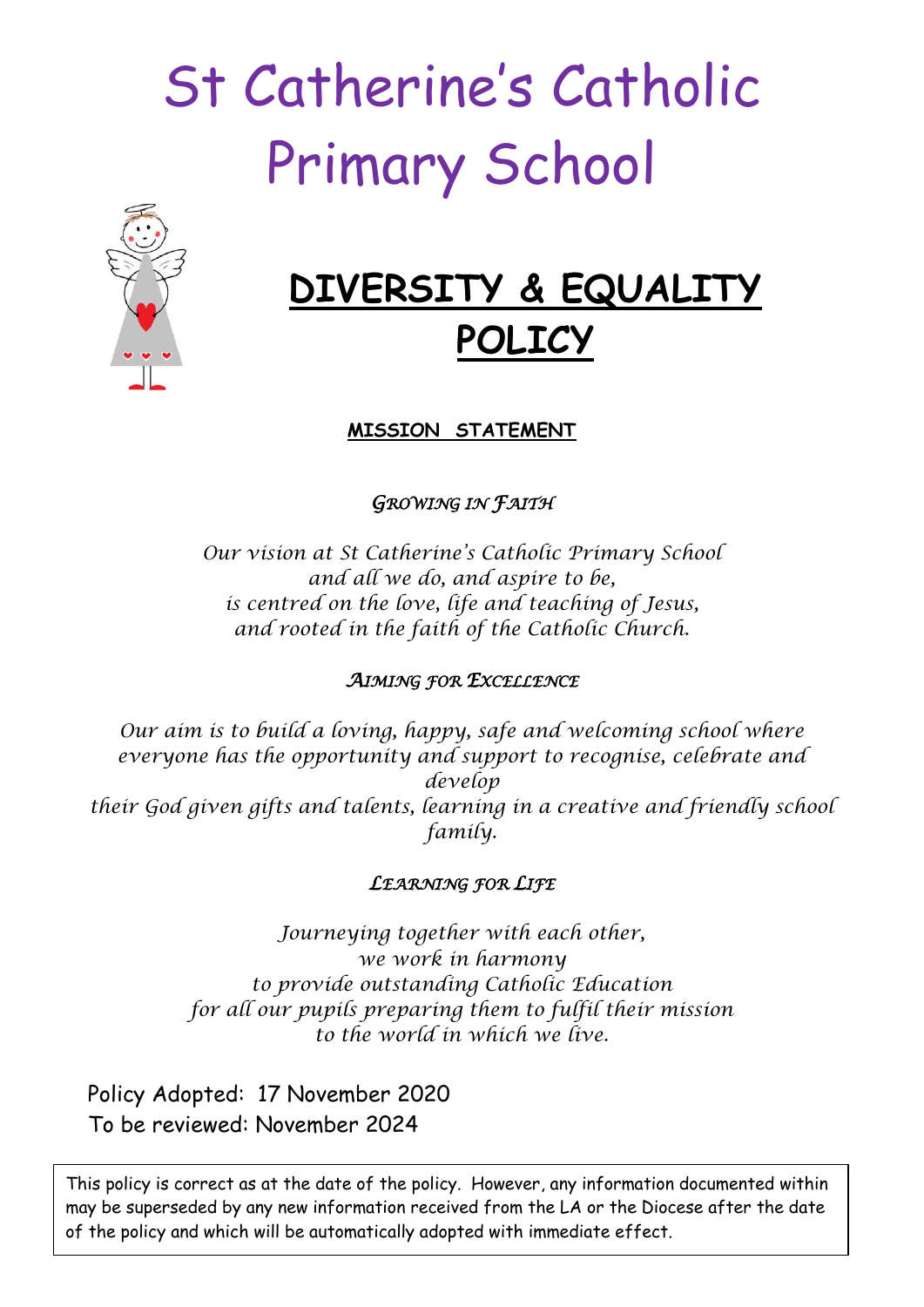## **School Policy Statement on Equality & Diversity in Employment**

# **1. Aim of Policy**

The aim of this policy is to provide employees with a clear statement about the school's commitment to promoting equality and diversity within employment.

We seek to ensure that our working environment is one that respects and includes everyone regardless of their gender or gender reassignment; marital status (including civil partnership); sexual orientation; race, language, ethnic or national origins and nationality (including citizenship); religious belief; disability and / or medical conditions; age; whether they have dependants; trade union membership status and activity or political views/affiliations.

#### **2. Scope of the Policy**

This policy applies to all employees within the school, regardless of how long they have been employed, their contractual hours and contract type.

#### **Definitions**

For us "equality" is about opportunity, access, participation and contribution on a fair and equal footing and providing a framework for this to happen.

The term "diversity" acknowledges there are differences between people and the school values and respects the variety of backgrounds, perspectives, values and beliefs of its employees.

#### **3. Public Sector Equality Duty**

The Equality Act 2010 places a statutory duty on the school to have due regard to the need to:

- Eliminate unlawful discrimination, harassment and victimisation;
- Advance equality of opportunity; and
- Foster good relations between people from different groups.

Please click on this link to see Department for Education advice for Schools. DfE Equality Act 2010 - [Guidance for Schools](http://www.education.gov.uk/aboutdfe/policiesandprocedures/equalityanddiversity/a0064570/the-equality-act-2010)

#### **4. Links to other Policies**

The Behaviour at Work policy sets out how we expect employees to behave toward one another and outlines the framework for addressing issues that are raised.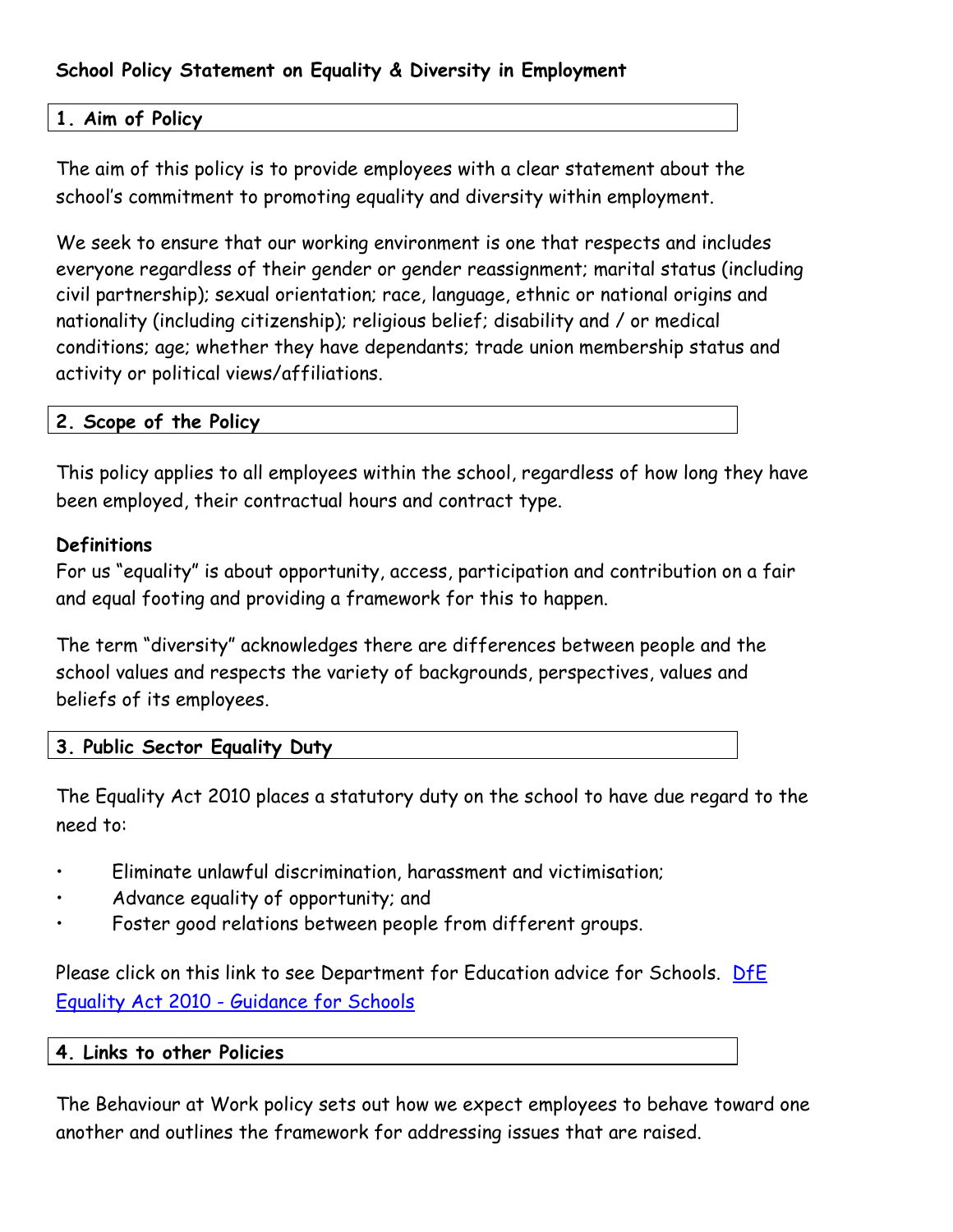The WSCC Standards of Conduct sets out the expected standards of behaviour and conduct for all employees.

#### **Guiding Principles**

We are committed to providing equality of opportunity for all by eliminating discrimination. We will do this by ensuring that our practices reflect relevant employment legislation and good practice. Our employment decisions are based upon job related, objective criteria.

We are committed to having a workforce that reflects the diversity within our community where everyone is treated with dignity and respect.

### **6. Employee Responsibilities**

All employees, irrespective of their role, have a personal responsibility to comply with this policy, associated policies and to abide by the Equality Act 2010, in dealing with each other, managing staff and in their relationships with children, parents, carers, governors and other stakeholders.

In particular, employees, must not:

- discriminate against colleagues, other workers, job applicants, children, parents, carers, governors or other stakeholders;
- bully or harass colleagues, other workers, job applicants, children, parents, carers, governors or other stakeholders;
- encourage or try to encourage another person to treat others unfairly or to practice unlawful discrimination;
- victimise people who have made allegations or complaints of discrimination or who have provided information about such discrimination.

We will not tolerate any of the above behaviours. Where employees commit an act of unjustified or unlawful discrimination, or allow discrimination to occur without taking appropriate action, then they could be liable to a claim being brought against them as an individual, for example at an Employment Tribunal. The employee could also be liable to disciplinary action for a breach of the County Council's Standards of Conduct, which could result in dismissal.

For more detailed information please see the following documents:

- WSCC Standards of Conduct Model Behaviour in the Workplace Policy
- Definitions of bullying, harassment and victimisation
- Types of discrimination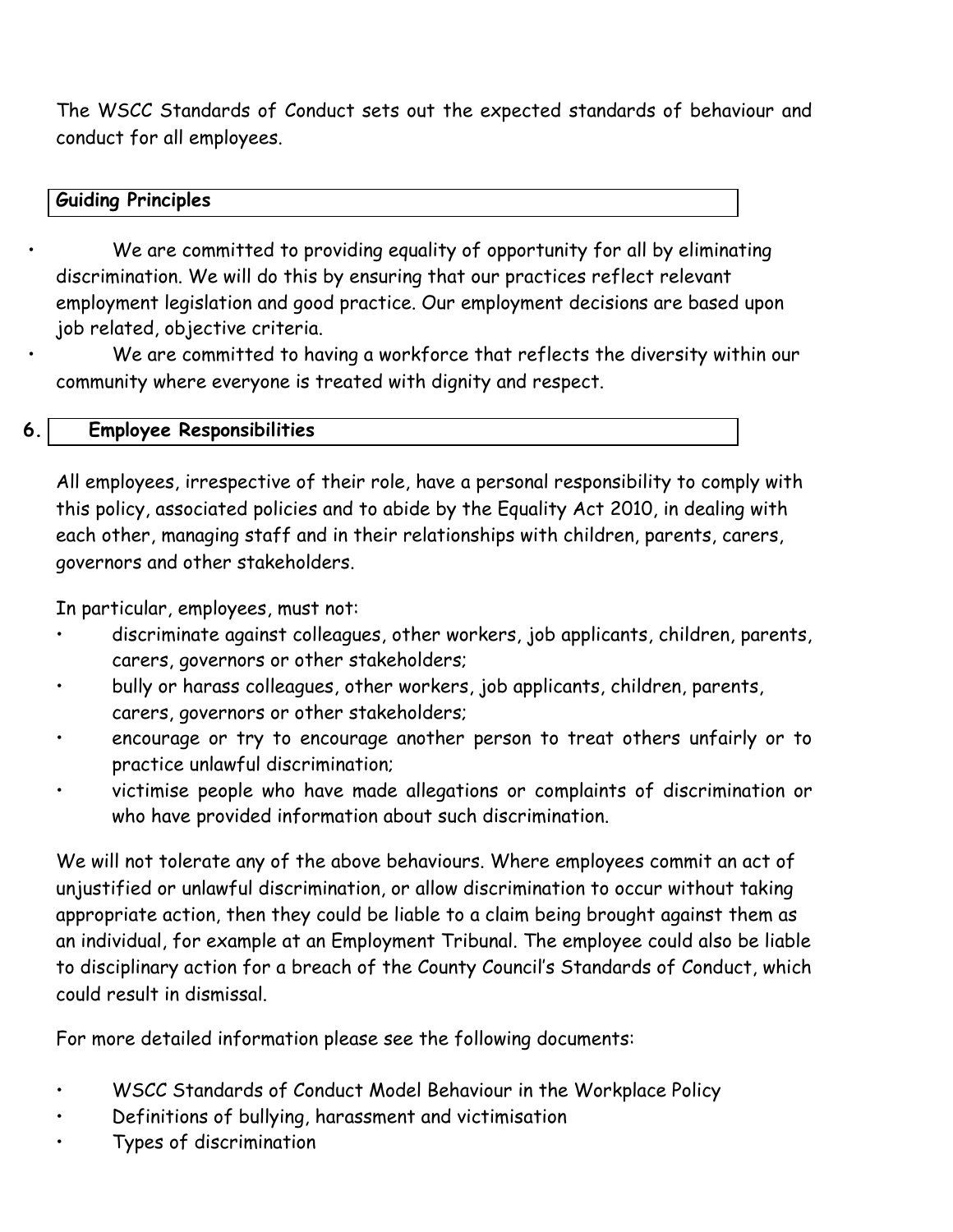| $\mathbf{7}.$ |  | <b>Employer Commitment</b> |
|---------------|--|----------------------------|
|---------------|--|----------------------------|

We will carry out the following activities in order to demonstrate our commitment to equality and diversity, and also to fulfil our legal responsibilities.

#### **7a. Employment Policies**

We will ensure that our employment policies, practices and associated guidance are fair to all by undertaking an equality analysis when we carry out employee related projects, policy developments and reviews. All of our policies, associated guidance and procedures are available to view and download from West Sussex Services for Schools.

We will monitor the implementation of these policies to ensure that they remain fair in practice and that any barriers to and within employment are removed.

#### **7b. Consultation**

We have consultation arrangements with a number of trade unions and professional associations.

#### **7c. Staff Groups**

There are three work-related interest groups organised by West Sussex County Council staff in partnership with UNISON. They are open to all school staff. The groups are:

- GLO-West (Lesbian, Gay, Bisexual and Transgender) Staff Group – contact james.ironside@westsussex.gov.uk
- Disabled Staff Group for staff with disabilities contact robert.hayes@westsussex.gov.uk and
- the Black and Minority Ethnic (BAME) staff group contact grace.natoli@westsussex.gov.uk

#### **8. Accessibility**

If you would like this information in another format, please email [People.Management.Policy&Practice.Team@westsussex.gov.uk](mailto:People.Management.Policy&Practice.Team@westsussex.gov.uk)

#### **Who can help?**

If employees have any questions about equality and diversity issues, they can contact HR Customer Services on 01243 6(42148) or email [hr.customer.services@westsussex.gov.uk.](mailto:hr.customer.services@westsussex.gov.uk)